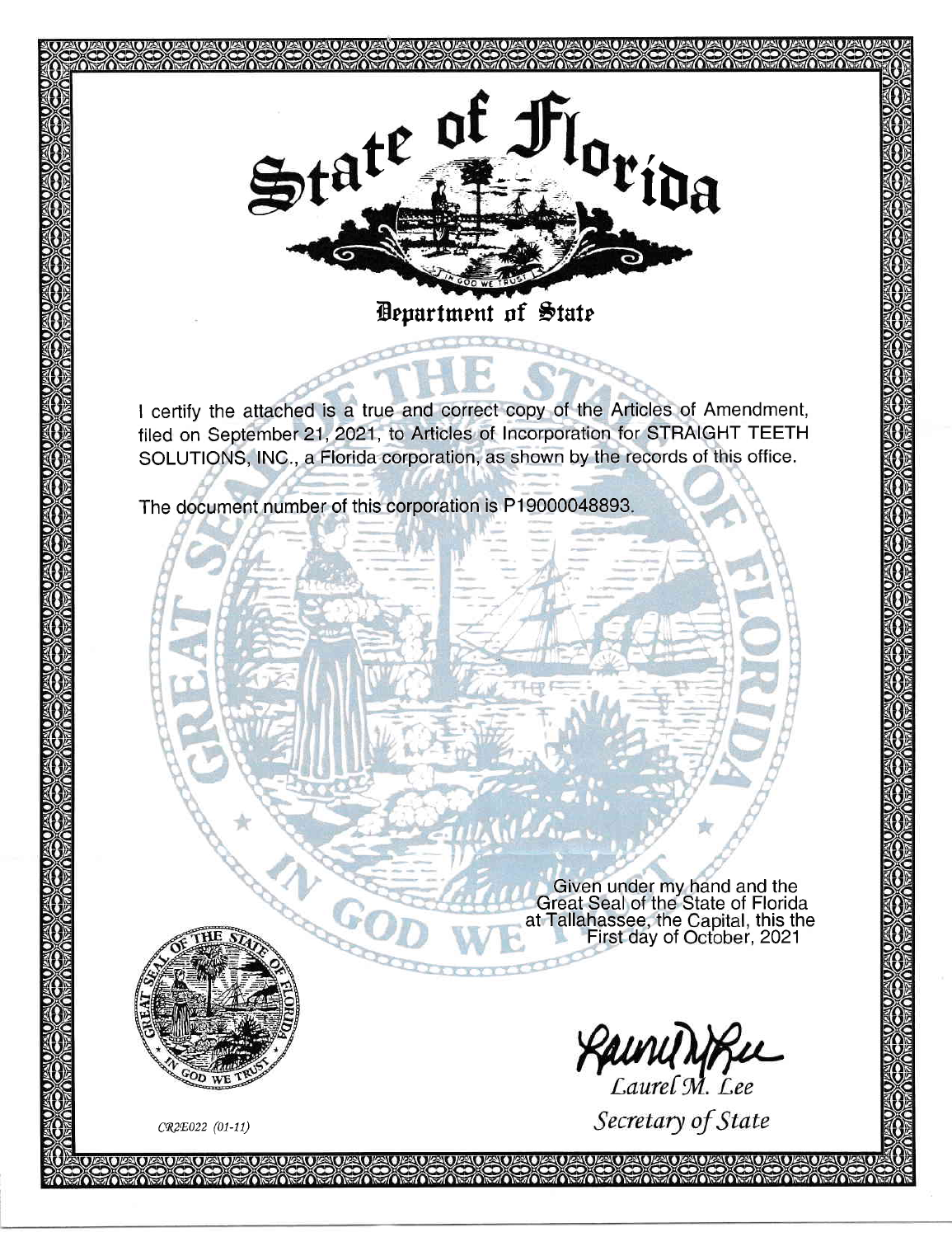**Articles of Amendment** to Articles of Incorporation of

#### STRAIGHT TEETH SOLUTIONS, INC.

#### (Name of Corporation as currently filed with the Florida Dept. of State)

P19000048893

(Document Number of Corporation (if known)

Pursuant to the provisions of section 607.1006, Florida Statutes, this Florida Profit Corporation adopts the following amendment(s) to its Articles of Incorporation:

A. If amending name, enter the new name of the corporation:

N/A

The new name must be distinguishable and contain the word "corporation," "company," or "incorporated" or the abbreviation "Corp.,"<br>"Inc.," or Co.," or the designation "Corp," "Inc," or "Co". A professional corporation name must co

| B. Enter new principal office address, if applicable:                                                  | N/A                      |                             |
|--------------------------------------------------------------------------------------------------------|--------------------------|-----------------------------|
| (Principal office address MUST BE A STREET ADDRESS)                                                    |                          |                             |
|                                                                                                        |                          | r J<br>enxwe                |
|                                                                                                        |                          | たっさ<br><b>WOODWAY</b>       |
|                                                                                                        |                          | m                           |
|                                                                                                        |                          | <b>COLORED AN</b>           |
| C.<br>Enter new mailing address, if applicable:                                                        | N/A                      | N<br>13-do Frequency        |
| (Mailing address MAY BE A POST OFFICE BOX)                                                             |                          |                             |
|                                                                                                        |                          | <b>Tinger</b>               |
|                                                                                                        |                          | $\overline{1}$ <sup>1</sup> |
|                                                                                                        |                          | య                           |
|                                                                                                        |                          |                             |
| D. If amending the registered agent and/or registered office address in Florida, enter the name of the |                          | 鸥                           |
| new registered agent and/or the new registered office address:                                         |                          |                             |
| N/A<br>Name of New Registered Agent                                                                    |                          |                             |
|                                                                                                        |                          |                             |
|                                                                                                        | (Florida street address) |                             |
| N/A                                                                                                    |                          |                             |
| New Registered Office Address:                                                                         |                          | - Florida                   |
|                                                                                                        | (City)                   | (Zip Code)                  |

New Registered Agent's Signature, if changing Registered Agent:

I hereby accept the appointment as registered agent. I am familiar with and accept the obligations of the position.

Signature of New Registered Agent, if changing

Check if applicable

 $\Box$  The amendment(s) is/are being filed pursuant to s, 607.0120 (11) (e), F.S.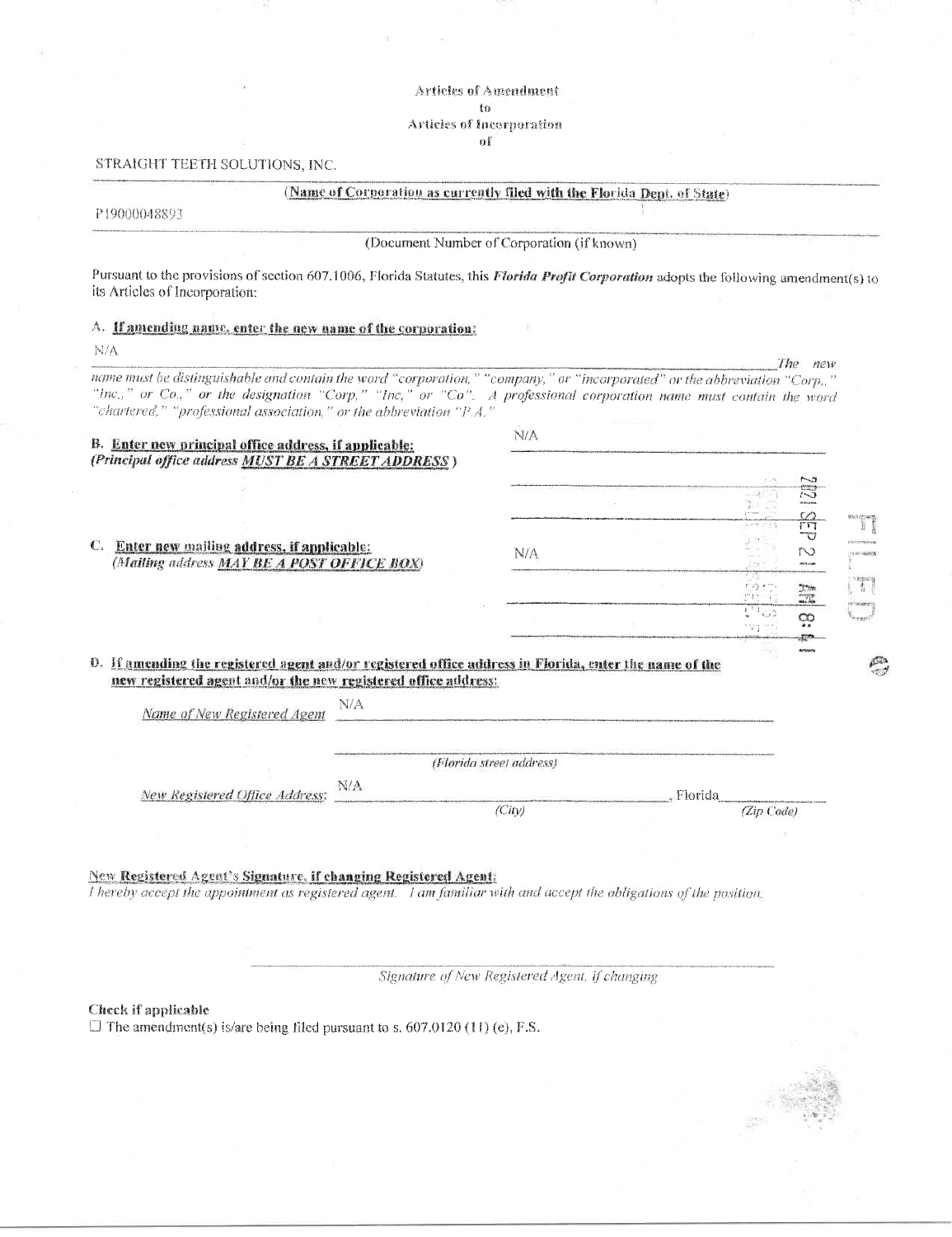If amending the Officers and/or Directors, enter the title and name of each officer/director being removed and title, name, and address of each Officer and/or Director being added:

(Attach additional sheets, if necessary)

Please note the officer/director title by the first letter of the office title:

 $P = President$ ;  $V = Vice$  President; T = Treasurer; S = Secretary; D = Director; TR = Trustee; C = Chairman or Clerk; CEO = Chief Executive Officer; CFO = Chief Financial Officer. If an officer/director holds more than one title, list the first letter of each office held. President, Treasurer, Director would be PTD.

Changes should be noted in the following manner. Currently John Doe is listed as the PST and Mike Jones is listed as the V. There is a change, Mike Jones leaves the corporation, Sally Smith is named the V and S. These should be noted as John Doe, PT as a Change, Mike Jones, V as Remove, and Sally Smith, SV as an Add. Example:

| X Change                                                                                                             | $\mathop{\rm PT}\nolimits$<br>John Doe |         |
|----------------------------------------------------------------------------------------------------------------------|----------------------------------------|---------|
| X Remove                                                                                                             | $\underline{\mathbf{V}}$<br>Mike Jones |         |
| $X$ Add                                                                                                              | <b>SY</b><br>Sally Smith               |         |
| Type of Action<br>(Check One)                                                                                        | Title<br>Name                          | Address |
| $1)$ _______ Change                                                                                                  |                                        |         |
| Add                                                                                                                  |                                        |         |
| $R$ emove                                                                                                            |                                        |         |
| $2)$ Change                                                                                                          |                                        |         |
| $-\triangle$                                                                                                         |                                        |         |
| $\begin{array}{c}\n\overbrace{\hspace{2.5cm}}\text{Remove}\\ 3)\overbrace{\hspace{2.5cm}}\text{Change}\n\end{array}$ |                                        |         |
| Add                                                                                                                  |                                        |         |
| $R$ emove                                                                                                            |                                        |         |
| 4) Change                                                                                                            |                                        |         |
| Add                                                                                                                  |                                        |         |
| Remove                                                                                                               |                                        |         |
| 5) Change                                                                                                            |                                        |         |
| Add                                                                                                                  |                                        |         |
| $R$ emove                                                                                                            |                                        |         |
| $6)$ Change                                                                                                          |                                        |         |
| Add                                                                                                                  |                                        |         |
| $R$ emove                                                                                                            |                                        |         |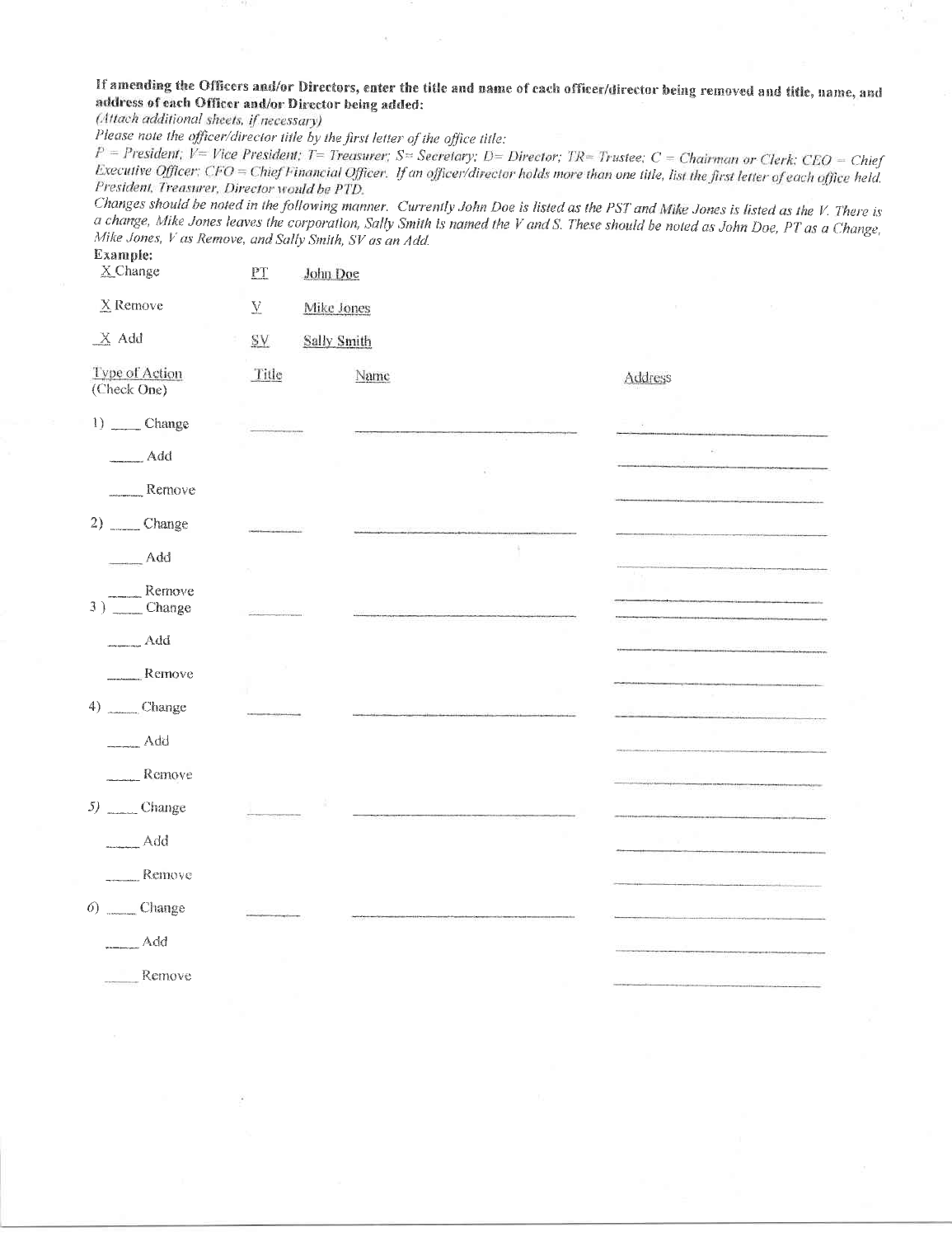### E. If amending or adding additional Articles, enter change(s) here:

(Attach additional sheets, if necessary). (Be specific)

DELETE CURRENT ARTICLE IV AND REPLACE WITH THE FOLLOWING:

### **ARTICLE IV**

The number of shares the corporation is authorized to issue is 10,000,000 shares of Class A Common Stock

with a par value of \$0.00001; and 1,500,000 shares of Class B Common Stock with a par value of \$0,00001

with standard voting rights and solely designated for issuance via Netcapital

F. If an amendment provides for an exchange, reclassification, or cancellation of issued shares,<br>provisions for implementing the amendment if not contained in the amendment itself: (if not applicable, indicate N/A)

 $N/A$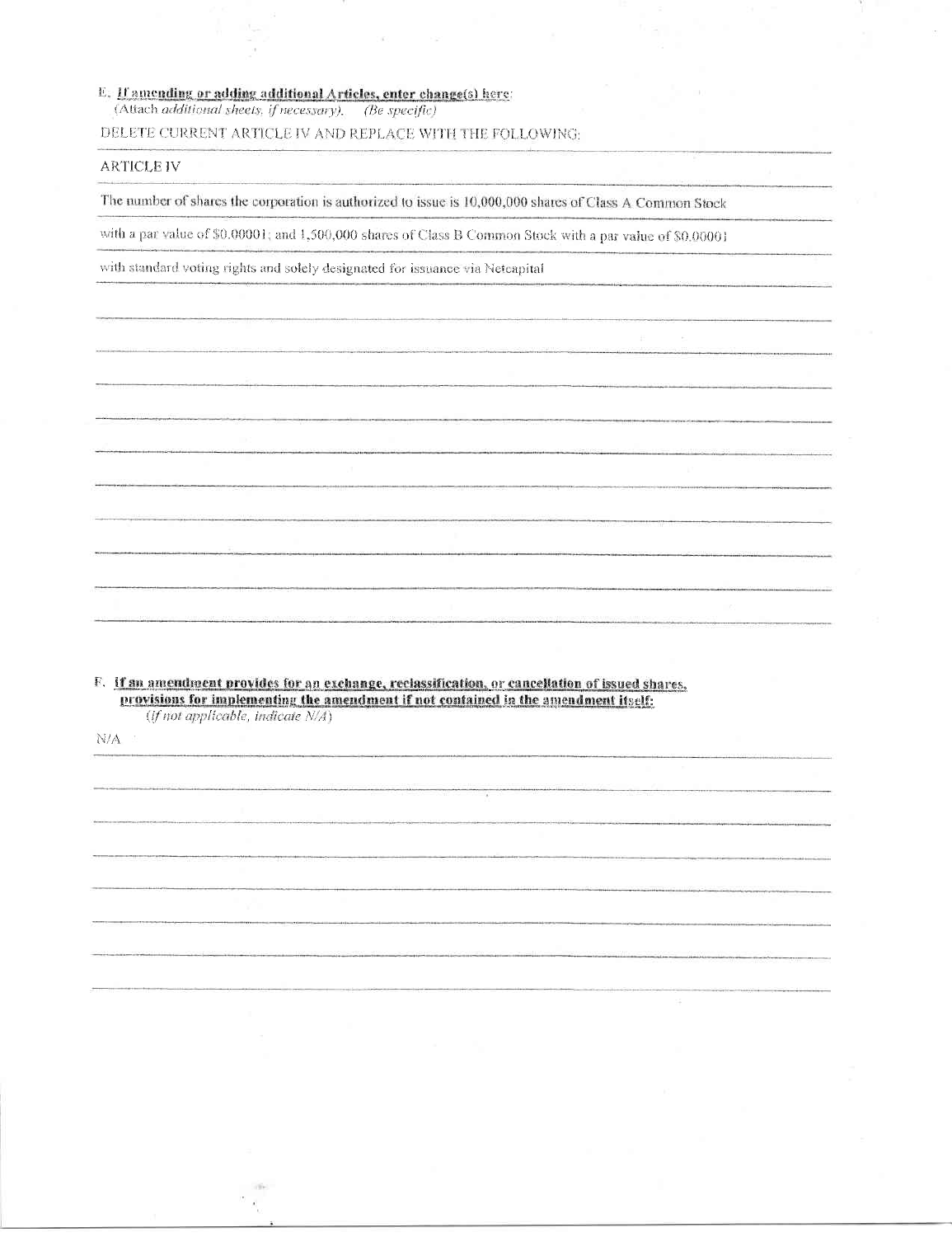|                                                                 | AUGUST 31, 2021                                                                                                                                                                                             |                                                                                                                                          |  |
|-----------------------------------------------------------------|-------------------------------------------------------------------------------------------------------------------------------------------------------------------------------------------------------------|------------------------------------------------------------------------------------------------------------------------------------------|--|
| The date of each amendment(s) adoption:                         |                                                                                                                                                                                                             | , if other than the<br>and the control of the control of the control of                                                                  |  |
| date this document was signed.                                  |                                                                                                                                                                                                             |                                                                                                                                          |  |
| N/A                                                             |                                                                                                                                                                                                             |                                                                                                                                          |  |
| Effective date if applicable:                                   |                                                                                                                                                                                                             |                                                                                                                                          |  |
|                                                                 | (no more than 90 days after amendment file date)                                                                                                                                                            |                                                                                                                                          |  |
|                                                                 |                                                                                                                                                                                                             |                                                                                                                                          |  |
| document's effective date on the Department of State's records. |                                                                                                                                                                                                             | Note: If the date inserted in this block does not meet the applicable statutory filing requirements, this date will not be listed as the |  |
| Adoption of Amendment(s)                                        | (CHECK ONE)                                                                                                                                                                                                 |                                                                                                                                          |  |
| action was not required.                                        |                                                                                                                                                                                                             | $\Box$ The amendment(s) was/were adopted by the incorporators, or board of directors without shareholder action and shareholder          |  |
| by the shareholders was/were sufficient for approval.           | ■ The amendment(s) was/were adopted by the shareholders. The number of votes cast for the amendment(s)                                                                                                      |                                                                                                                                          |  |
|                                                                 | The amendment(s) was/were approved by the shareholders through voting groups. The following statement<br>must be separately provided for each voting group entitled to vote separately on the amendment(s): |                                                                                                                                          |  |
|                                                                 | "The number of votes cast for the amendment(s) was/were sufficient for approval                                                                                                                             |                                                                                                                                          |  |
| bγ                                                              |                                                                                                                                                                                                             |                                                                                                                                          |  |
|                                                                 | (voting group)                                                                                                                                                                                              |                                                                                                                                          |  |
|                                                                 | <b>SEPTEMBER 16, 2021</b>                                                                                                                                                                                   |                                                                                                                                          |  |
| Dated                                                           |                                                                                                                                                                                                             |                                                                                                                                          |  |
|                                                                 |                                                                                                                                                                                                             |                                                                                                                                          |  |
| Signature                                                       |                                                                                                                                                                                                             |                                                                                                                                          |  |
|                                                                 | (By a director, president or other officer $-$ if directors or officers have not been                                                                                                                       |                                                                                                                                          |  |
|                                                                 | selected, by an incorporator – if in the hands of a receiver, trustee, or other court                                                                                                                       |                                                                                                                                          |  |
|                                                                 | appointed fiduciary by that fiduciary)                                                                                                                                                                      |                                                                                                                                          |  |

k

ROBERT G. SCHRADER, ESQ.

(Typed or printed name of person signing)

 ${\tt SECRETARY}$ 

. v 19

(Title of person signing)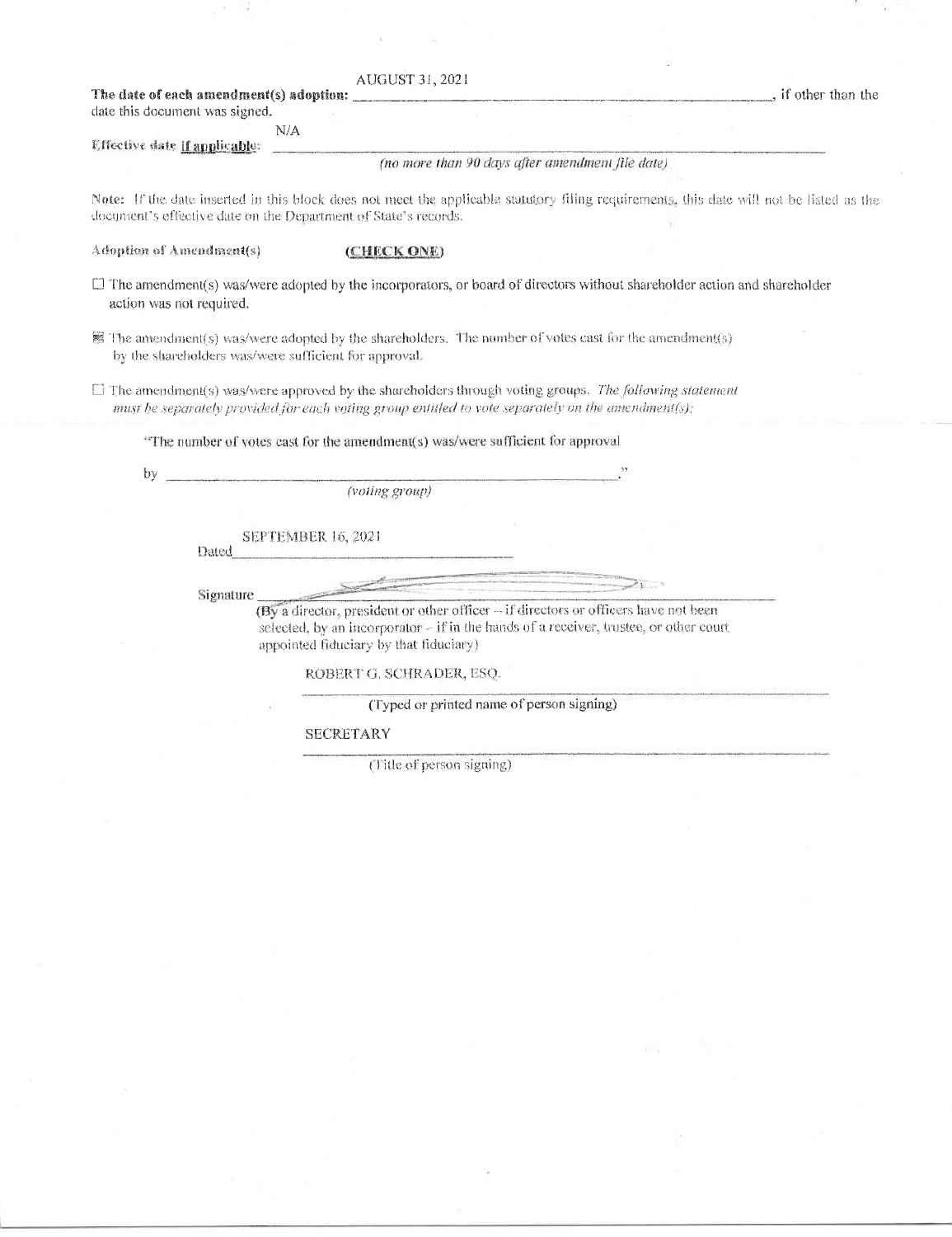

I certify from the records of this office that STRAIGHT TEETH SOLUTIONS, lNC. is a corporation organized under the laws of the State of Florida, filed on June 6,2019.

The document number of this corporation is P19000048893

c#{

I further certify that said corporation has paid all fees due this office through December 31, 2021, that its most recent annual report/uniform business report was filed on March 30, 2021, and its status is active.

I further certify that said corporation has not filed Articles of Dissolution

Given under my hand and the Great Seal of the State of Florida at Tallahassee, the Capital, this the First day of October,2021

**CAUNU NFL**<br>Laurel M. Lee

Secretary of State

CR2E022 (01-11)

ł  $\mu$ 

WE

 $\phi$ \*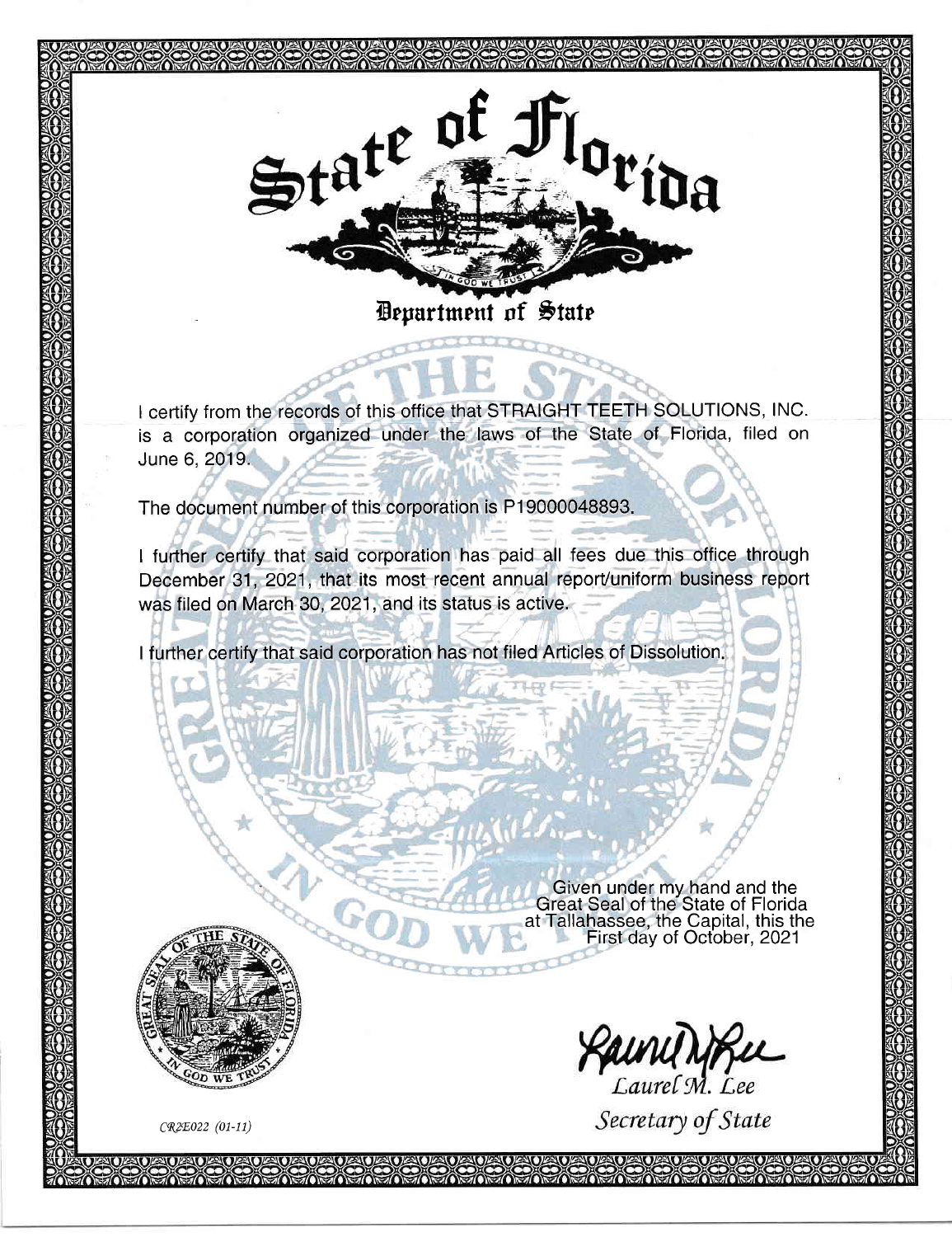| $\bullet$<br>$\mathbf{r}$<br>P19000048893                                     |                                                        |
|-------------------------------------------------------------------------------|--------------------------------------------------------|
| (Requestor's Name)<br>(Address)<br>(Address)                                  | 600333521826                                           |
| (City/State/Zip/Phone #)<br>WAIT<br>PICK-UP<br>MAIL<br>(Business Entity Name) |                                                        |
| (Document Number)<br>Certificates of Status<br>Certified Copies               | **35.00<br>09/05/19--01001--005<br>≌<br>$\overline{u}$ |
| Special Instructions to Filing Officer:                                       | $\mathbf{1}$<br>$\mathsf{L}$ .<br>明白<br>$\vec{v}$      |
| Office Use Only                                                               | ime                                                    |
|                                                                               | SEP 1 1 2019<br>LALLUSE TASE                           |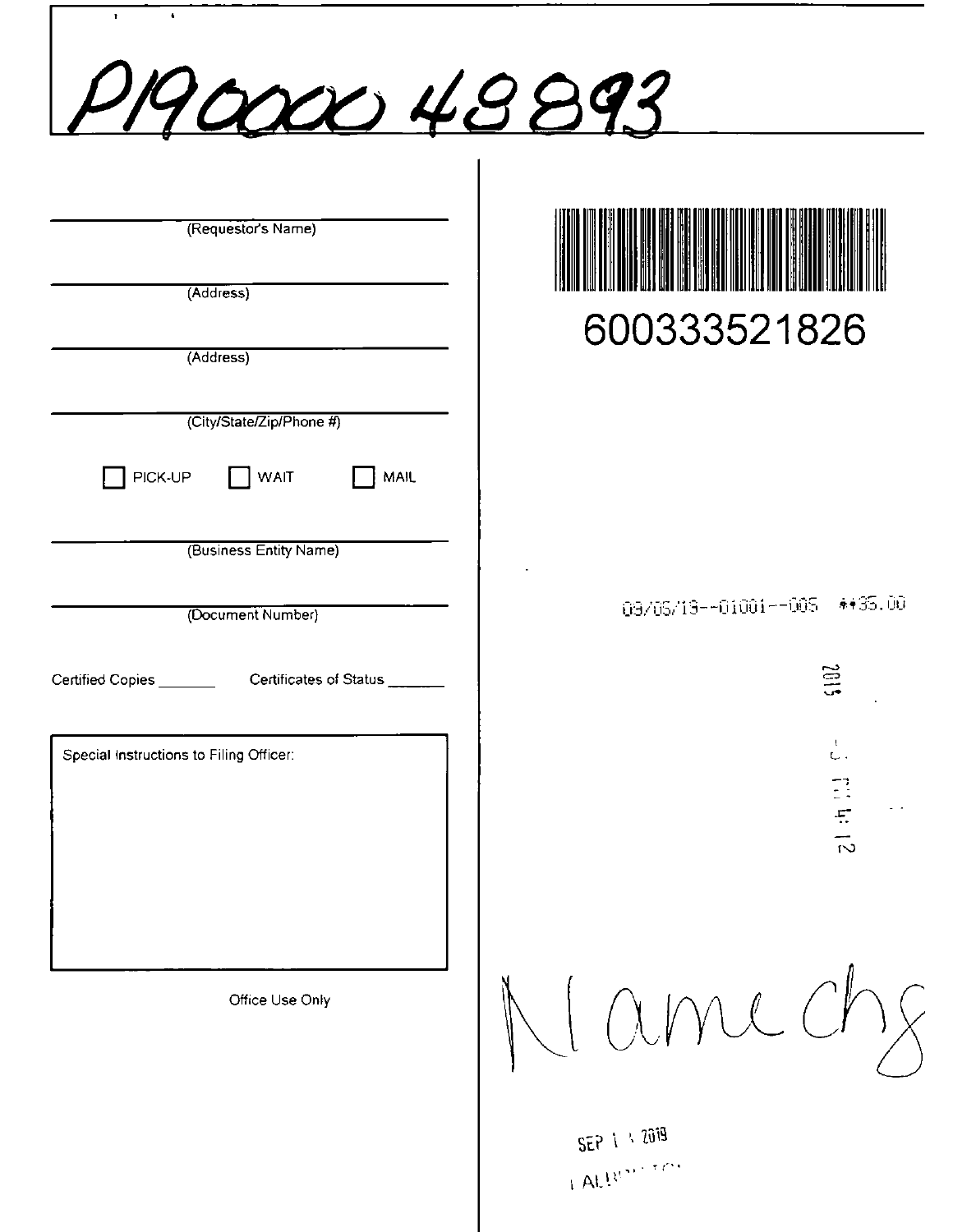### **COVER LETTER**

TO: Amendment Section Division of Corporations

NAME OF CORPORATION: Straight Teeth Outlets, Inc.

**DOCUMENT NUMBER:** P19000048893

The enclosed Articles of Amendment and fee are submitted for filing.

Please return all correspondence concerning this matter to the following:

Bob Schrader, Esq., General Counsel

Straight Teeth Solutions, Inc.

Firm/Company

Name of Contact Person

PO Box 397

**Address** 

North Conway, NH 03860

City/ State and Zip Code

bob.schrader.esq@gmail.com

E-mail address: (to be used for future annual report notification)

For further information concerning this matter, please call:

 $=$  at  $\frac{(603)}{Area \text{ Code & Daytime}$  Telephone Number Bob Schrader, Esq. Name of Contact Person

Enclosed is a check for the following amount made payable to the Florida Department of State:

□\$43.75 Filing Fee  $&$  $\square$ \$52.50 Filing Fee  $\square$ \$43.75 Filing Fee &  $\blacksquare$  \$35 Filing Fee Certificate of Status **Certified Copy** Certificate of Status Certified Copy (Additional copy is (Additional Copy enclosed)

**Mailing Address** 

**Amendment Section** Division of Corporations P.O. Box 6327 Tallahassee, FL 32314

is enclosed).

**Street Address** 

**Amendment Section** Division of Corporations **Clifton Building** 2661 Executive Center Circle Tallahassee, FL 32301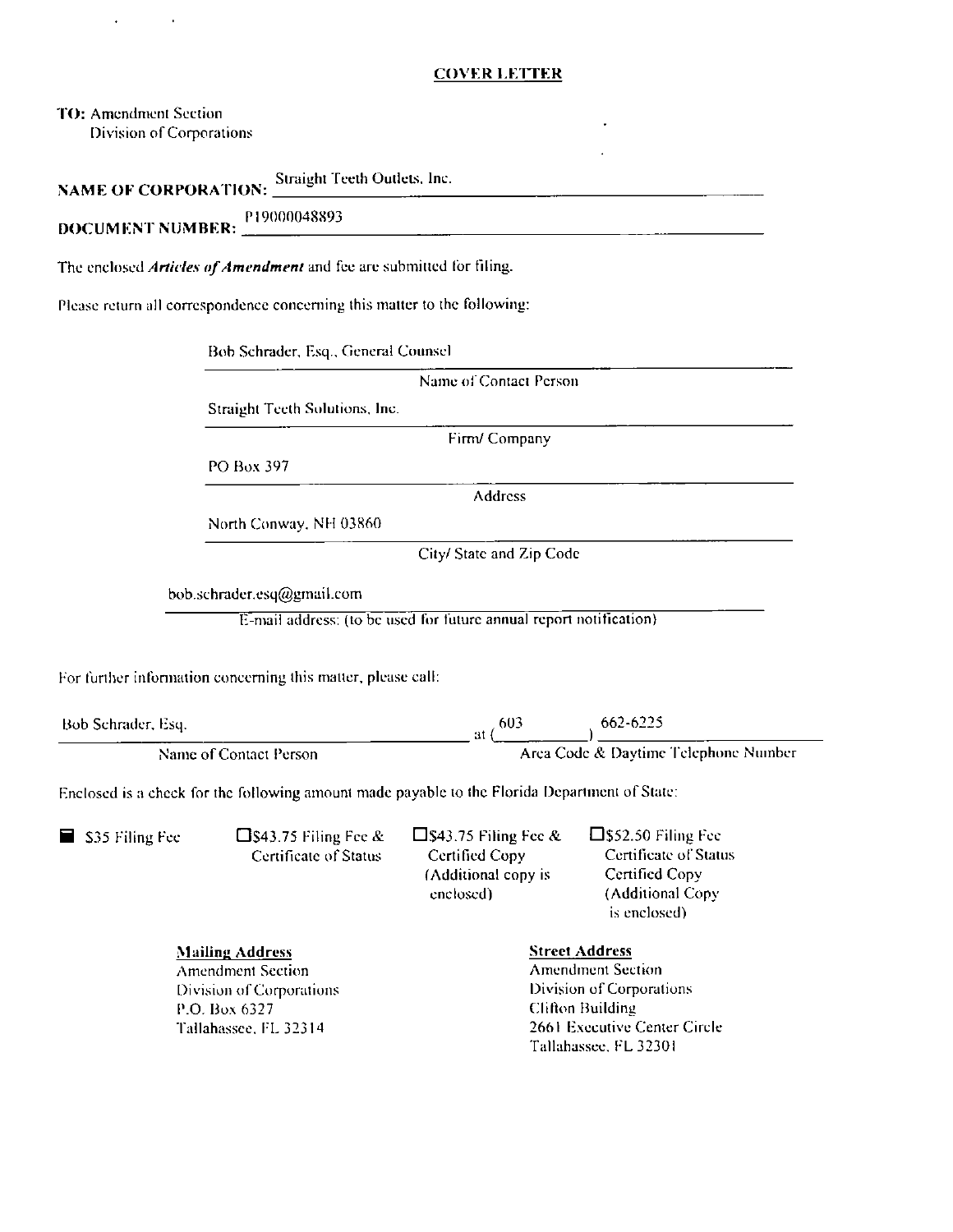Straight Teeth Outlets, Inc.

### (Name of Corporation as currently filed with the Florida Dept. of State)

P19000048893

(Document Number of Corporation (if known)

The new

Pursuant to the provisions of section 607.1006, Florida Statutes, this Florida Profit Corporation adopts the following amendment(s) its Articles of Incorporation:

### A. If amending name, enter the new name of the corporation:

Straight Teeth Solutions, Inc.

name must be distinguishable and contain the word "corporation," "company," or "incorporated" or the abbreviation "Corp.," "Inc.," or Co.," or the designation "Corp," "Inc," or "Co". A professional corporation name must contain the word "chartered," "professional association," or the abbreviation "P.A."

| B. Enter new principal office address, if applicable:                                                  |           | No Change                |            |     |
|--------------------------------------------------------------------------------------------------------|-----------|--------------------------|------------|-----|
| (Principal office address MUST BE A STREET ADDRESS)                                                    |           |                          |            |     |
|                                                                                                        |           |                          |            |     |
|                                                                                                        |           |                          |            |     |
|                                                                                                        |           |                          |            | دعب |
|                                                                                                        |           |                          |            |     |
| C. Enter new mailing address, if applicable:<br>(Mailing address MAY BE A POST OFFICE BOX)             |           | No Change                |            |     |
|                                                                                                        |           |                          |            |     |
|                                                                                                        |           |                          |            | Ξ   |
|                                                                                                        |           |                          |            |     |
|                                                                                                        |           |                          |            |     |
| D. If amending the registered agent and/or registered office address in Florida, enter the name of the |           |                          |            |     |
| new registered agent and/or the new registered office address:                                         |           |                          |            |     |
| Name of New Registered Agent                                                                           | No Change |                          |            |     |
|                                                                                                        |           |                          |            |     |
|                                                                                                        |           | (Florida street address) |            |     |
| New Registered Office Address:                                                                         |           |                          | , Florida  |     |
|                                                                                                        |           | (Cin)                    | (Zip Code) |     |

New Registered Agent's Signature, if changing Registered Agent:

I hereby accept the appointment as registered agent. I am familiar with and accept the obligations of the position.

Signature of New Registered Agent, if changing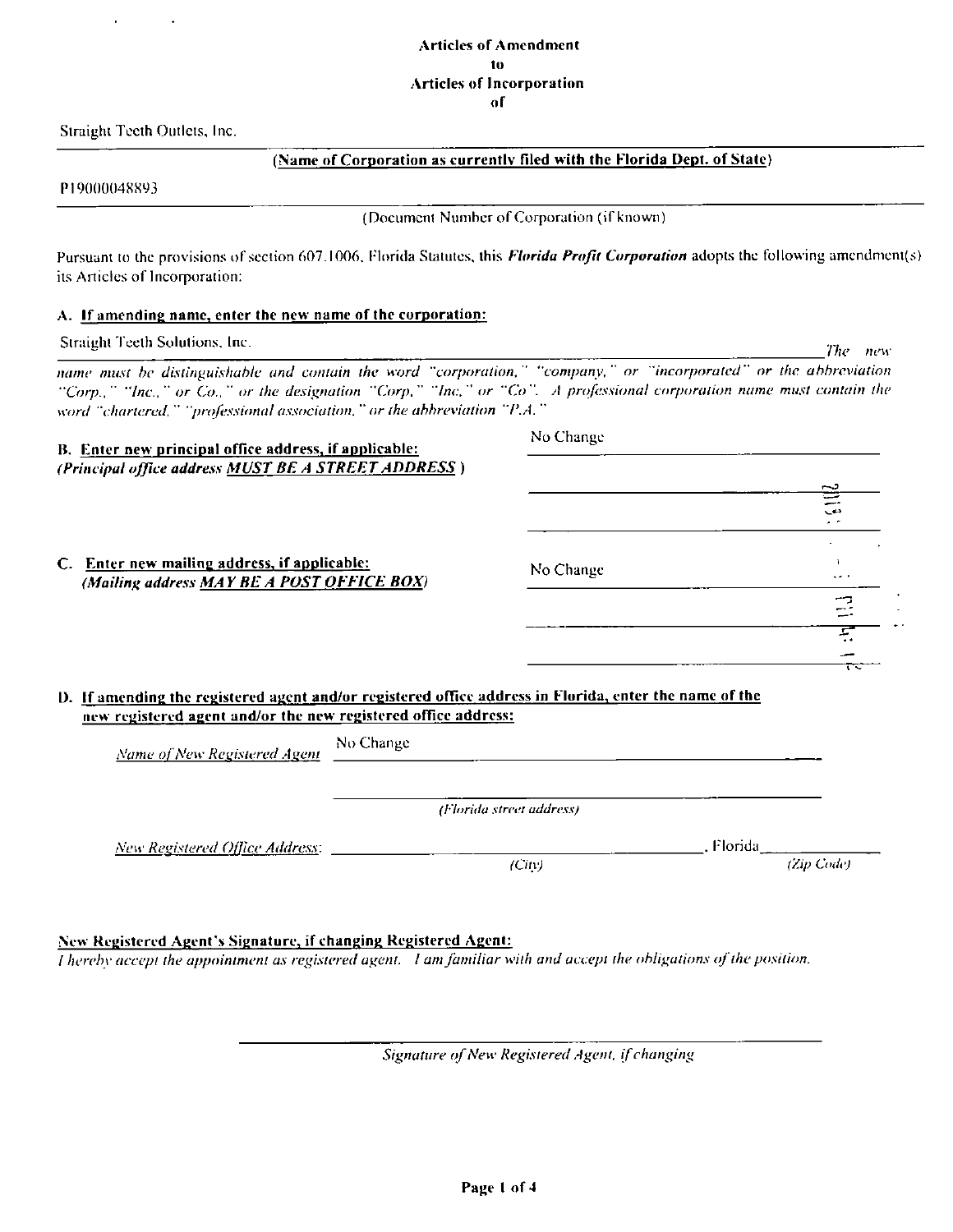### If amending the Officers and/or Directors, enter the title and name of each officer/director being removed and title, name, ar address of each Officer and/or Director being added:

(Attach additional sheets, if necessary)

 $\mathbf{r}$ 

 $\mathbf{a}^{\dagger}$ 

Please note the officer/director title by the first letter of the office title:

 $P = President$ ;  $V = Vice President$ ;  $T = Treasury$ ;  $S = Secretary$ ;  $D = Director$ ;  $TR = Truster$ ;  $C = Chairman$  or Clerk;  $CEO = Chi$ Executive Officer; CFO = Chief Financial Officer. If an officer/director holds more than one title, list the first letter of each offiheld. President, Treasurer, Director would be PTD.

Changes should be noted in the following manner. Currently John Doe is listed as the PST and Mike Jones is listed as the V. There a change, Mike Jones leaves the corporation, Sally Smith is named the V and S. These should be noted as John Doe, PT as a Chang Mike Jones, V as Remove, and Sally Smith, SV as an Add.

| Example:<br>$X_$ Change       | $P_{\perp}$                                    | John Doc             |                |
|-------------------------------|------------------------------------------------|----------------------|----------------|
| $\underline{X}$ Remove        | $\underline{\mathbf{V}}$                       | Mike Jones           |                |
| $X$ Add                       | $\underline{\mathbf{S}}\underline{\mathbf{V}}$ | Sally Smith          |                |
| Type of Action<br>(Check One) | Title                                          | Name                 | <b>Address</b> |
| $1)$ _______ Change           |                                                |                      |                |
| $\frac{1}{2}$ Add             |                                                |                      |                |
| Remove                        |                                                |                      |                |
| $2)$ _______ Change           |                                                | $1.11 - 1.11 - 1.11$ |                |
| $\overline{\phantom{0}}$ Add  |                                                |                      |                |
| Remove                        |                                                |                      |                |
| 3) ____ Change                |                                                |                      |                |
| $\overline{\phantom{a}}$ Add  |                                                |                      |                |
| Remove                        |                                                |                      |                |
| 4) __ Change                  |                                                |                      |                |
| $\_Add$                       |                                                |                      |                |
| Remove                        |                                                |                      |                |
| $5)$ _____ Change             |                                                |                      |                |
| $\_\_\_$ Add                  |                                                |                      |                |
| _ Remove                      |                                                |                      |                |
| $6)$ _______ Change           |                                                |                      |                |
| Add                           |                                                |                      |                |
| Remove                        |                                                |                      |                |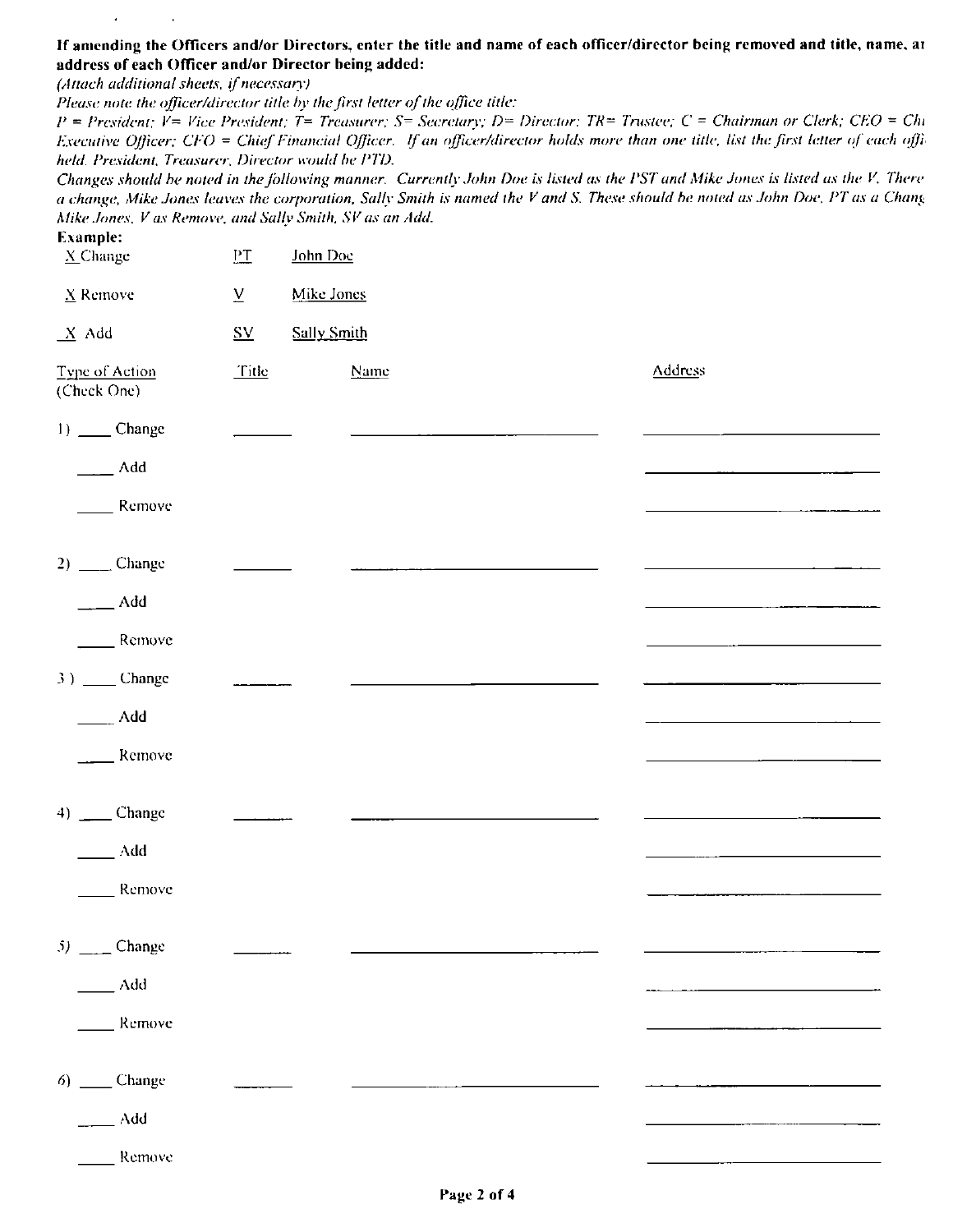| the committee of the com- |  |
|---------------------------|--|
|                           |  |
|                           |  |
|                           |  |

#### $\mathbf{r}$  is لمنفاط بالمنعب j.  $\overline{a}$ .<br>... a a : .  $\overline{1}$  $\ddot{\phantom{0}}$

|           | <b>E.</b> If amending or adding additional Articles, enter change(s) here:<br>(Attach additional sheets, if necessary). (Be specific)                                                   |  |  |
|-----------|-----------------------------------------------------------------------------------------------------------------------------------------------------------------------------------------|--|--|
| N/A       |                                                                                                                                                                                         |  |  |
|           |                                                                                                                                                                                         |  |  |
|           |                                                                                                                                                                                         |  |  |
|           |                                                                                                                                                                                         |  |  |
|           |                                                                                                                                                                                         |  |  |
|           |                                                                                                                                                                                         |  |  |
|           |                                                                                                                                                                                         |  |  |
|           |                                                                                                                                                                                         |  |  |
|           |                                                                                                                                                                                         |  |  |
|           |                                                                                                                                                                                         |  |  |
|           |                                                                                                                                                                                         |  |  |
|           |                                                                                                                                                                                         |  |  |
|           |                                                                                                                                                                                         |  |  |
|           |                                                                                                                                                                                         |  |  |
|           |                                                                                                                                                                                         |  |  |
|           |                                                                                                                                                                                         |  |  |
|           |                                                                                                                                                                                         |  |  |
|           |                                                                                                                                                                                         |  |  |
|           |                                                                                                                                                                                         |  |  |
|           |                                                                                                                                                                                         |  |  |
|           |                                                                                                                                                                                         |  |  |
|           | F. If an amendment provides for an exchange, reclassification, or cancellation of issued shares,<br>provisions for implementing the amendment if not contained in the amendment itself: |  |  |
|           | (if not applicable, indicate N/A)                                                                                                                                                       |  |  |
| $\rm N/A$ |                                                                                                                                                                                         |  |  |
|           |                                                                                                                                                                                         |  |  |
|           |                                                                                                                                                                                         |  |  |
|           |                                                                                                                                                                                         |  |  |
|           |                                                                                                                                                                                         |  |  |
|           |                                                                                                                                                                                         |  |  |
|           |                                                                                                                                                                                         |  |  |
|           |                                                                                                                                                                                         |  |  |
|           |                                                                                                                                                                                         |  |  |
|           |                                                                                                                                                                                         |  |  |
|           |                                                                                                                                                                                         |  |  |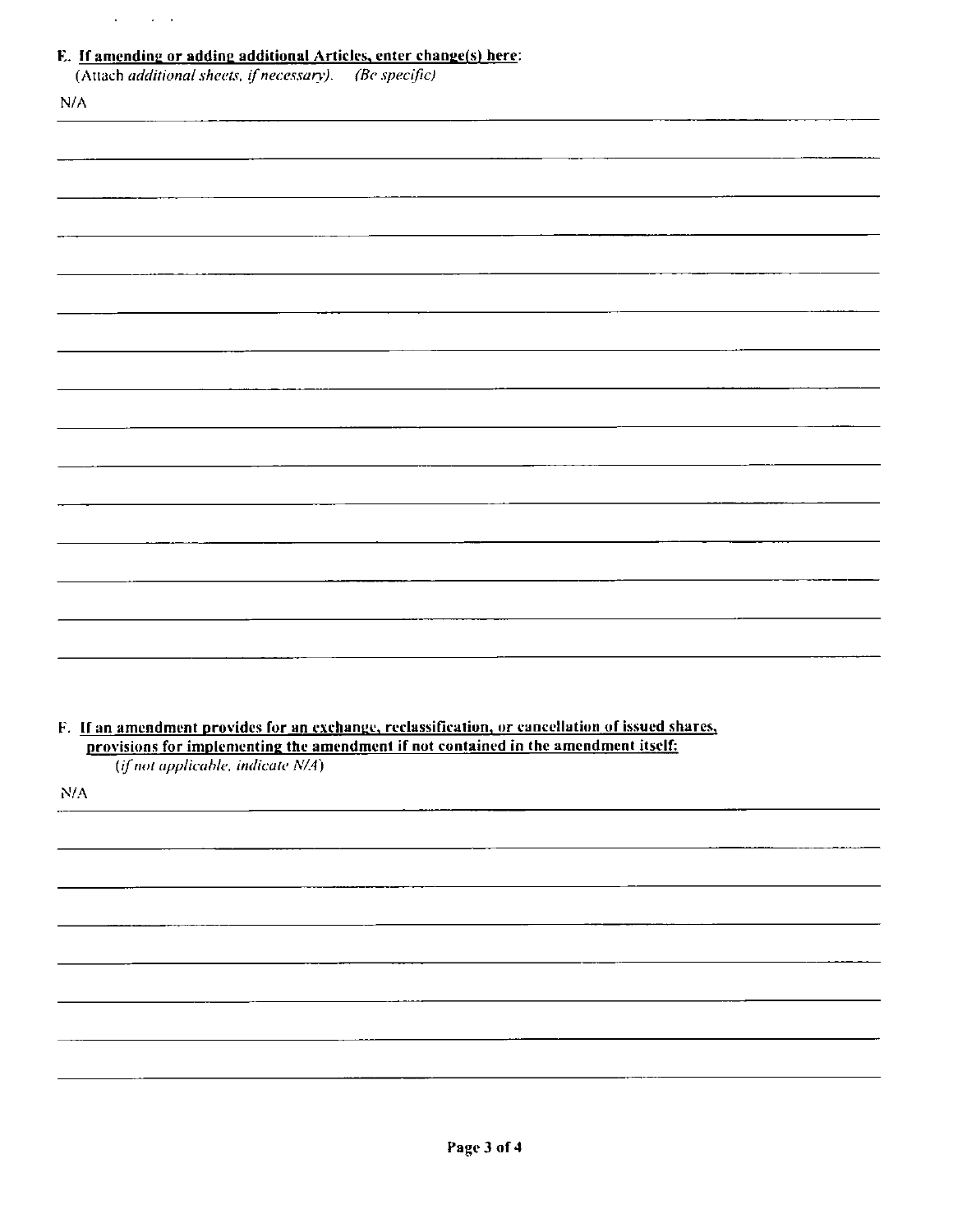| <b>Contract Contract</b>                                                  | August 26, 2019                                                                                                                                                                                                            |                                  |
|---------------------------------------------------------------------------|----------------------------------------------------------------------------------------------------------------------------------------------------------------------------------------------------------------------------|----------------------------------|
| The date of each amendment(s) adoption:<br>date this document was signed. |                                                                                                                                                                                                                            | $\overline{a}$ , if other than t |
| Effective date if applicable:                                             |                                                                                                                                                                                                                            |                                  |
|                                                                           | (no more than 90 days after amendment file date)                                                                                                                                                                           |                                  |
| document's effective date on the Department of State's records.           | Note: If the date inserted in this block does not meet the applicable statutory filing requirements, this date will not be listed as t                                                                                     |                                  |
| <b>Adoption of Amendment(s)</b>                                           | (CHECK ONE)                                                                                                                                                                                                                |                                  |
| by the shareholders was/were sufficient for approval.                     | $\blacksquare$ The amendment(s) was/were adopted by the shareholders. The number of votes cast for the amendment(s)                                                                                                        |                                  |
|                                                                           | $\Box$ The amendment(s) was/were approved by the shareholders through voting groups. The following statement<br>must be separately provided for each voting group entitled to vote separately on the amendment(s):         |                                  |
|                                                                           | "The number of votes cast for the amendment(s) was/were sufficient for approval                                                                                                                                            |                                  |
| bv                                                                        |                                                                                                                                                                                                                            |                                  |
|                                                                           | $( \text{voting group})$                                                                                                                                                                                                   |                                  |
| action was not required.                                                  | $\Box$ The amendment(s) was/were adopted by the board of directors without shareholder action and shareholder                                                                                                              |                                  |
| action was not required.                                                  | $\Box$ The amendment(s) was/were adopted by the incorporators without shareholder action and shareholder                                                                                                                   |                                  |
| 8/28/19<br>Dated                                                          |                                                                                                                                                                                                                            |                                  |
| Signature                                                                 | Bundredbett                                                                                                                                                                                                                |                                  |
|                                                                           | (By a director, president or other officer $-$ if directors or officers have not been<br>selected, by an incorporator $-$ if in the hands of a receiver, trustee, or other court<br>appointed fiduciary by that fiduciary) |                                  |
|                                                                           | <b>Bruce Goldblatt</b>                                                                                                                                                                                                     |                                  |
|                                                                           | (Typed or printed name of person signing)                                                                                                                                                                                  |                                  |
|                                                                           | President                                                                                                                                                                                                                  |                                  |
|                                                                           | (Title of person signing)                                                                                                                                                                                                  |                                  |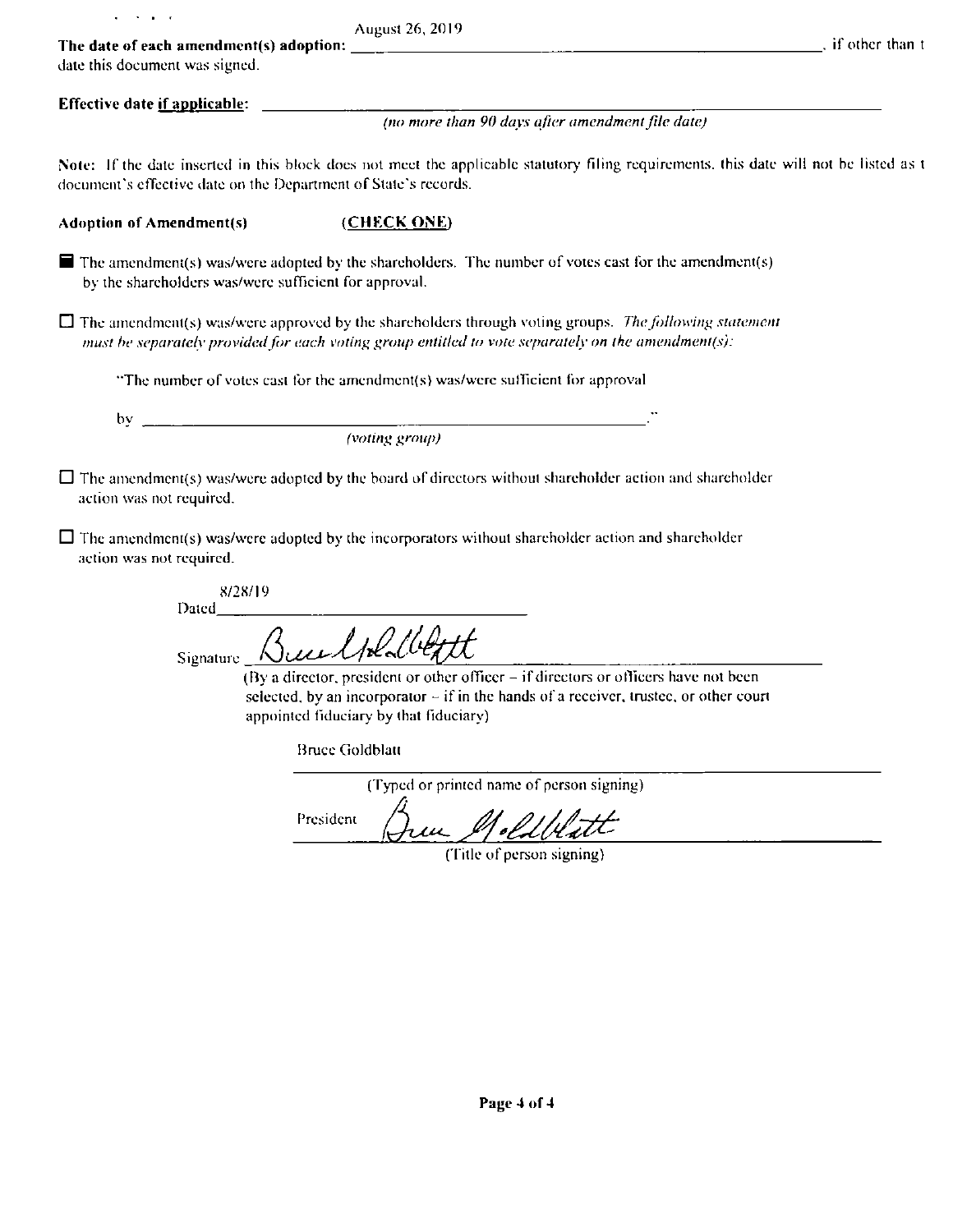# **Electronic Articles of Incorporation** For

P19000048893 **FILED** June 06, 2019<br>Sec. Of State ndmccleessam

STRAIGHT TEETH OUTLETS, INC.

The undersigned incorporator, for the purpose of forming a Florida profit corporation, hereby adopts the following Articles of Incorporation:

# **Article I**

The name of the corporation is: STRAIGHT TEETH OUTLETS, INC.

# **Article II**

The principal place of business address: 918 SW 33RD ST PALM CITY, FL. 34990

The mailing address of the corporation is: **PO BOX 1392** PALM CITY, FL. 34991

# Article III

The purpose for which this corporation is organized is: ANY AND ALL LAWFUL BUSINESS.

## **Article IV**

The number of shares the corporation is authorized to issue is: 10,000,000

### **Article V**

The name and Florida street address of the registered agent is:

ROBERT G SCHRADER ESQ. 3000 SW 26TH TERRACE FT. LAUDERDALE, FL. 33312

I certify that I am familiar with and accept the responsibilities of registered agent.

Registered Agent Signature: ROBERT G SCHRADER ESQ